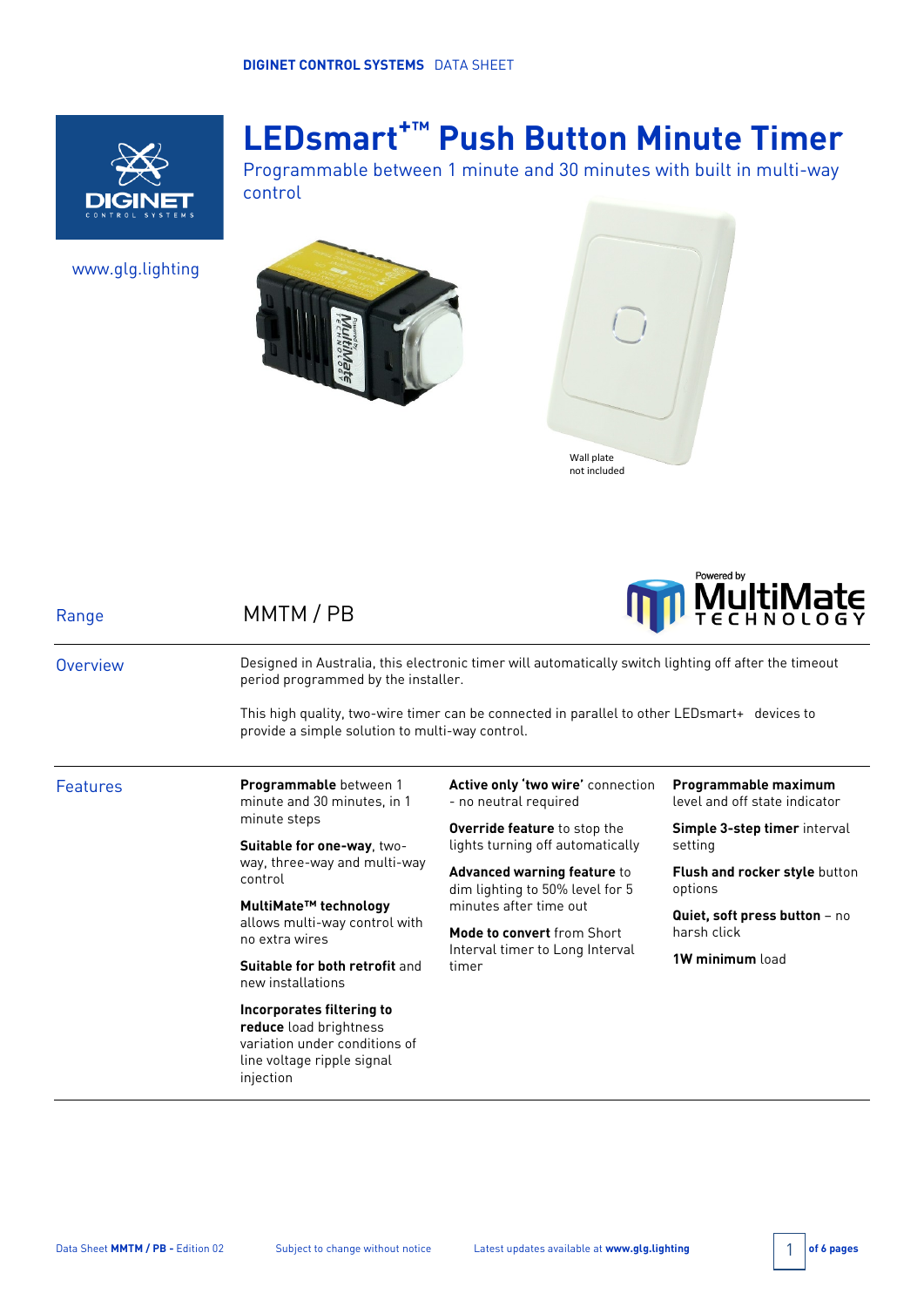



# **Specifications**

| <b>Compatible Load Types</b> |                                        |                     |                                                                                                                                                                                                                                                                            |  |  |
|------------------------------|----------------------------------------|---------------------|----------------------------------------------------------------------------------------------------------------------------------------------------------------------------------------------------------------------------------------------------------------------------|--|--|
| <b>Load Symbol</b>           | <b>Load Type</b>                       | <b>Maximum Load</b> | <b>Notes</b>                                                                                                                                                                                                                                                               |  |  |
|                              | LED Lamps                              | 400W                | The LED driver must be dimmable. Maximum permitted<br>number of drivers is 400W divided by driver nameplate power<br>rating.<br>Due to variety of LED lamp designs, maximum number of LED<br>lamps is further dependent on power-factor result when<br>connected to timer. |  |  |
|                              | <b>Electronic Transformers</b>         | 400W                |                                                                                                                                                                                                                                                                            |  |  |
| 9 TID                        | <b>Standard Iron-Core Transformers</b> | 250W                | Due to variety of transformer designs, maximum LV lighting<br>load is also dependent on transformer efficiency.                                                                                                                                                            |  |  |
| 加◎                           | Toroidal Iron-Core Transformers        | 300W                |                                                                                                                                                                                                                                                                            |  |  |
|                              | Incandescent                           | 350W                |                                                                                                                                                                                                                                                                            |  |  |
|                              | <b>CFLs</b>                            | 400W                | Due to variety of CFL designs, maximum number is<br>make/model dependant.                                                                                                                                                                                                  |  |  |

### **Multi-gang de-rating**

In applications where multiple dimmers are installed in a multi-gang plate, a de-rating factor is applied to the maximum load as follows

| Number of dimmers per plate | <b>De-rating factor</b> |
|-----------------------------|-------------------------|
|                             | No de-rating            |
|                             | 0.85                    |
|                             | 0.70                    |
|                             | 0.55                    |
| ხ                           | 0.40                    |
| o                           | 0.25                    |

### **De-rating example**

Two timers installed in a wall plate. The maximum LED load which can be connected to each timer = 400W x 0.85 = 340W per timer

### **Incompatible Load types**

Ceiling Sweep Fans and Exhaust fans

| <b>Electrical Specifications</b>                                                    |                                                                                                                                                                                      |
|-------------------------------------------------------------------------------------|--------------------------------------------------------------------------------------------------------------------------------------------------------------------------------------|
| Nominal Line Voltage Amplitude Range                                                | 220-240Vac                                                                                                                                                                           |
| Line Voltage Frequency                                                              | 50Hz Nominal (47-53Hz)                                                                                                                                                               |
| Default time out                                                                    | 15 minutes                                                                                                                                                                           |
| Rated Load                                                                          | Refer Compatible Loads                                                                                                                                                               |
| Minimum Load                                                                        | 1W                                                                                                                                                                                   |
| Maximum cable distance from any LED smart+ device to<br>the parallel junction point | 50m (for example, two dimmers could be separated by up to 100m provided that the<br>maximum distance from the furthest dimmer to the parallel junction point is no<br>more than 50ml |

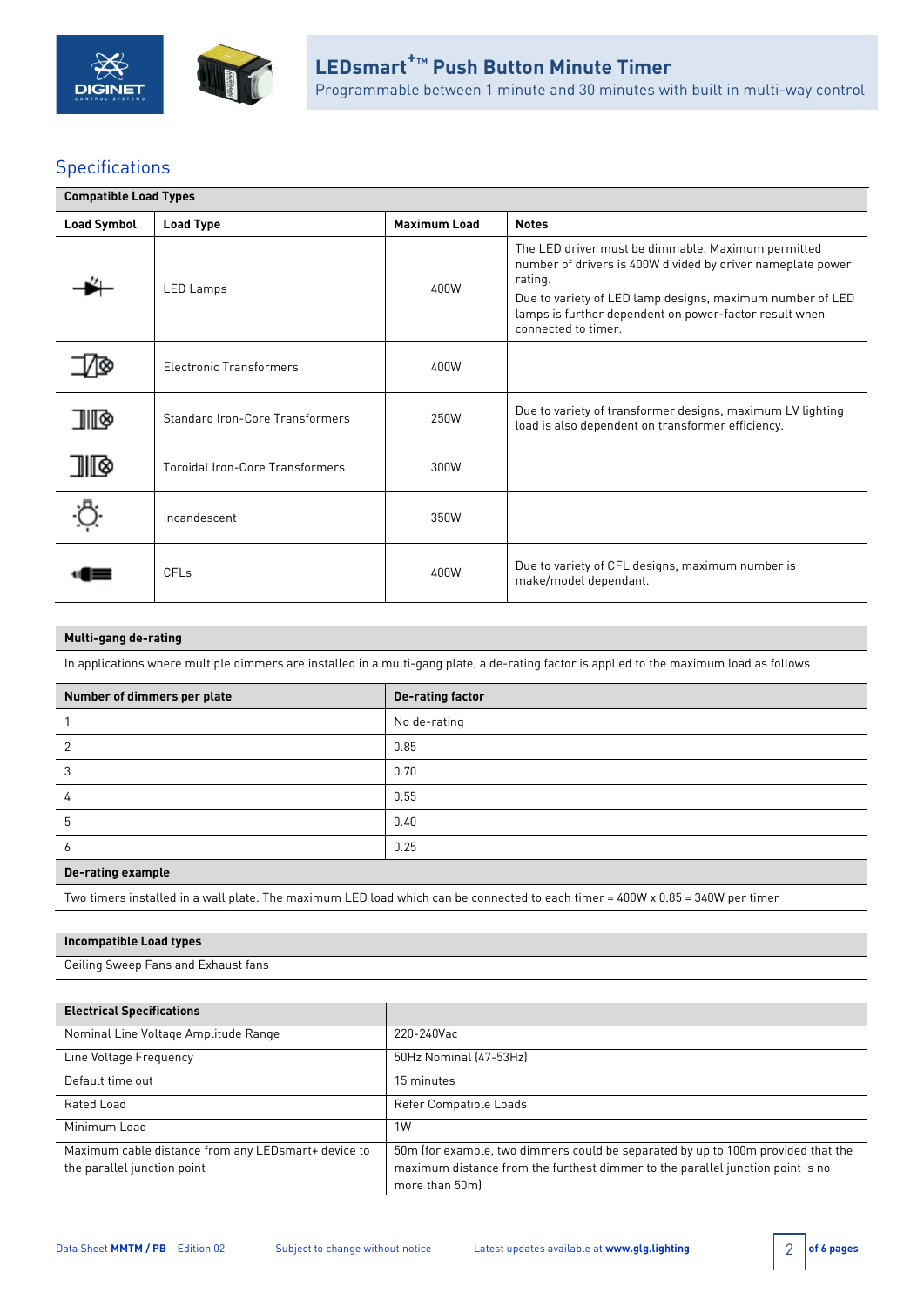

# **Wiring for one-way dimming and switching**

The dimmer has a built in tap on / tap off switch. Therefore, to provide both dimming and on/off control, no separate switch is required.

## **New Installation – one-way dimming and switching**



# **Replacing existing one-way switch with one-way switching/dimming**

### **Existing one-way switching the state of the state of the Replacement one way dimming/switching**

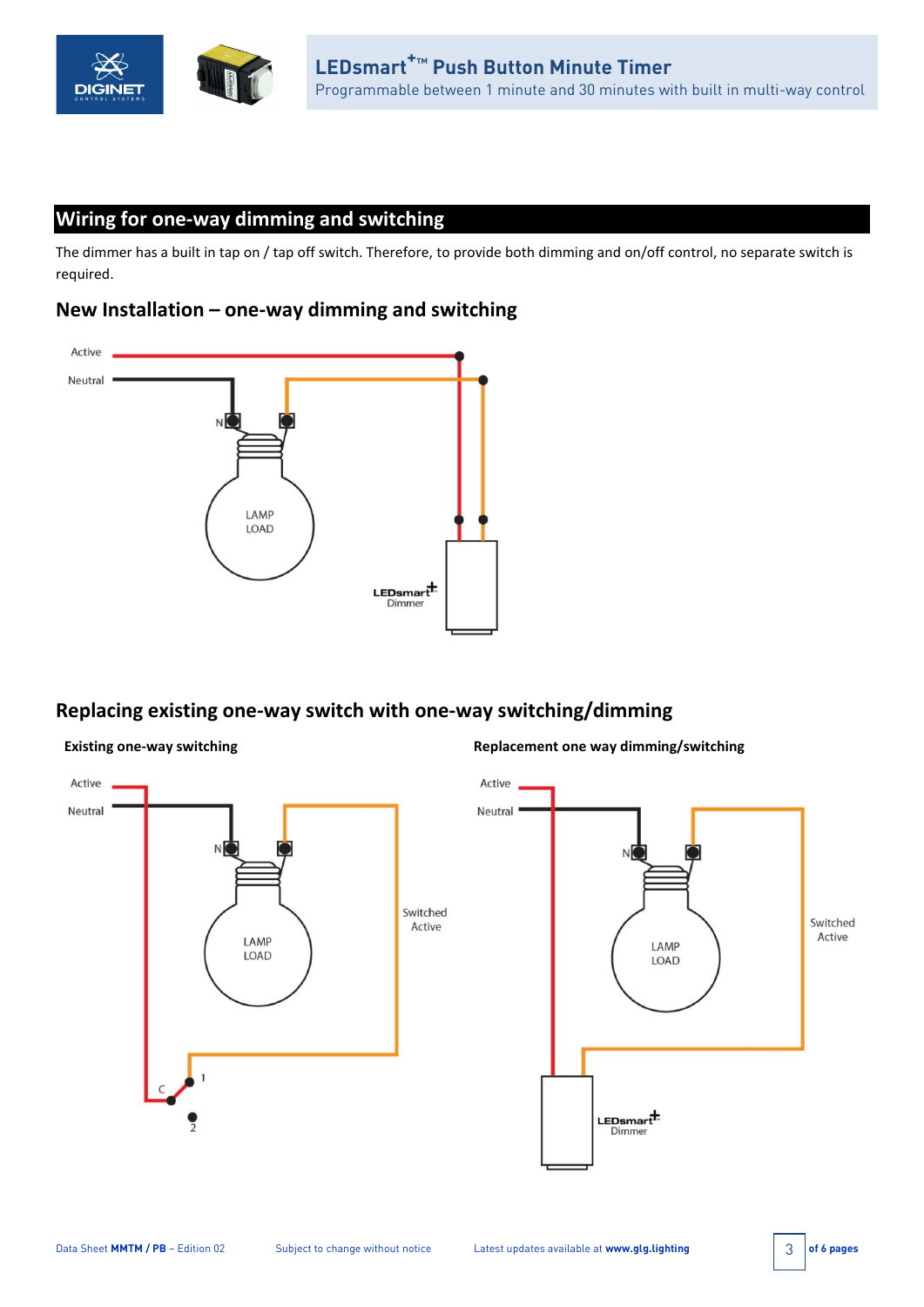

# **Wiring for two-way dimming and switching**

To achieve two-way dimming and switching using LEDsmart**<sup>+</sup>** dimmers, the two dimmers are connected in parallel. Note that the dimmers have an integrated switch, therefore no separate switches or additional strappers are required for two-way on/off control.

## **New Installation – two-way dimming and switching**



Two-way dimming and switching using LEDsmart**<sup>+</sup>** dimmers. Note the two-wire dimmers are simply wired in parallel.

# **Replacing existing two-way switching with two-way dimming/switching**

When replacing existing two-way switching with two-way dimming/switching using LEDsmart**+**, the existing two-way 'strapper' wires can be re-used. No new wiring is required. See the wiring diagrams below.



### **Existing two-way switching the state of the state of the state of the Replacement two-way dimming/switching**



Traditional two-way switching using standard rocker switch mechanisms and strappers between the switches.

Rocker switches replaced with LEDsmart+ dimmers using the existing strapper wires. No new wiring required.

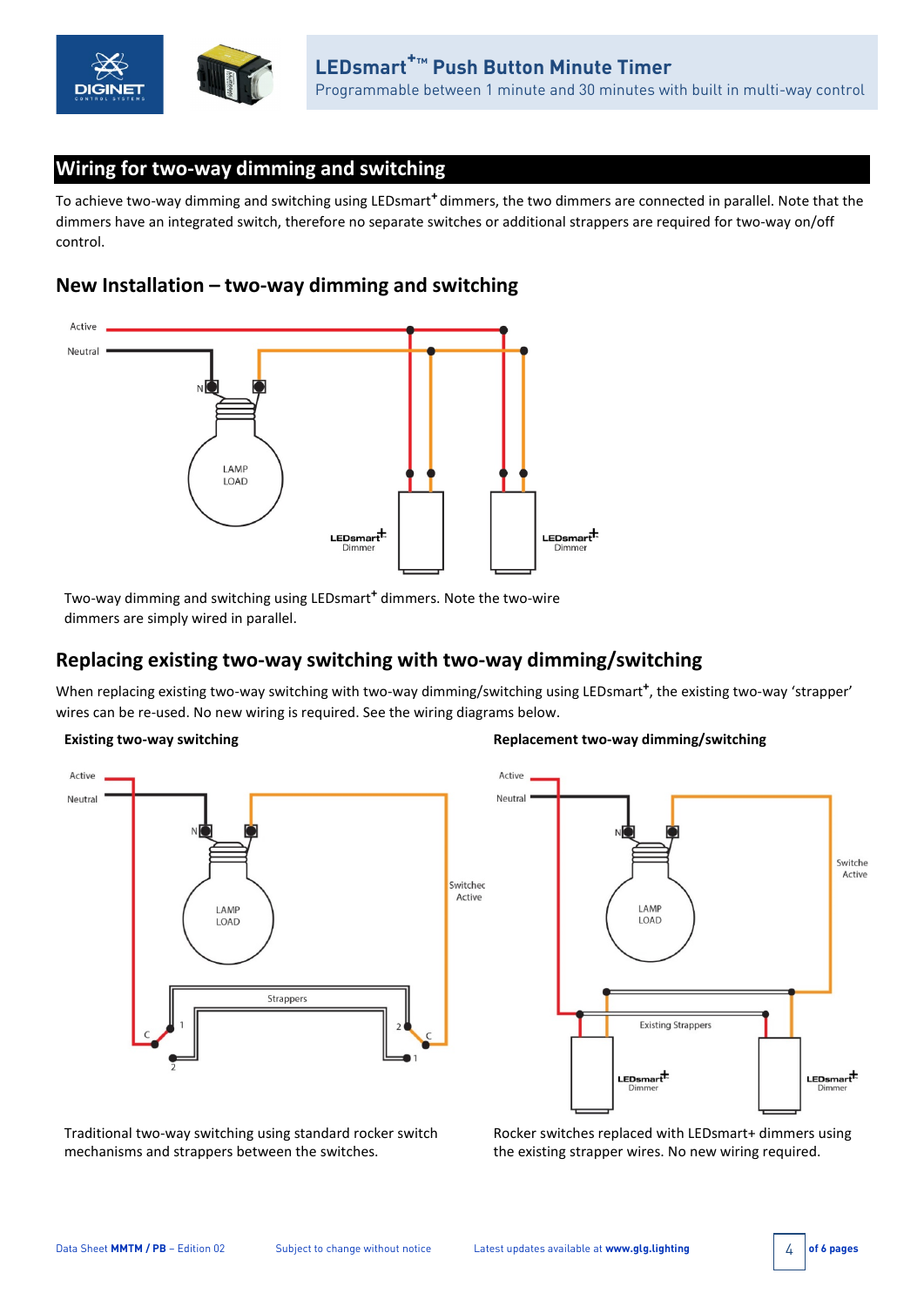

# **Wiring for multi-way (three-way or more) dimming and switching**

To achieve multi-way dimming and switching using LEDsmart**<sup>+</sup>** dimmers, the required number of dimmers can be connected in parallel. Note that each LEDsmart**<sup>+</sup>** dimmer has an integrated switch, therefore no separate switches or additional strappers are required to provide multi-way dimming and on/off control.

The diagram below shows the required wiring for three-way dimming and switching using LEDsmart**<sup>+</sup>** dimmers. If more than three-way control is required, further LEDsmart<sup>+</sup> devices are simply wired in parallel.

# **New Installation – multi-way (three-way or more) dimming/switching**



Three-way dimming and switching using **LEDsmart**<sup>+</sup> dimmers. Note that each two-wire **LEDsmart**<sup>+</sup> dimmer is simply wired in parallel.

# **Replacing existing multi-way switching with multi-way dimming and switching**



**Existing three-way switching Replacement three-way dimming/switching**



Traditional three-way switching using two rocker switches and one intermediate switch, with strappers between the switches.

Rocker switches and intermediate switch replaced with LEDsmart<sup>+</sup> dimmers. The existing strappers are used to connect the dimmers in parallel. No new wiring is required.